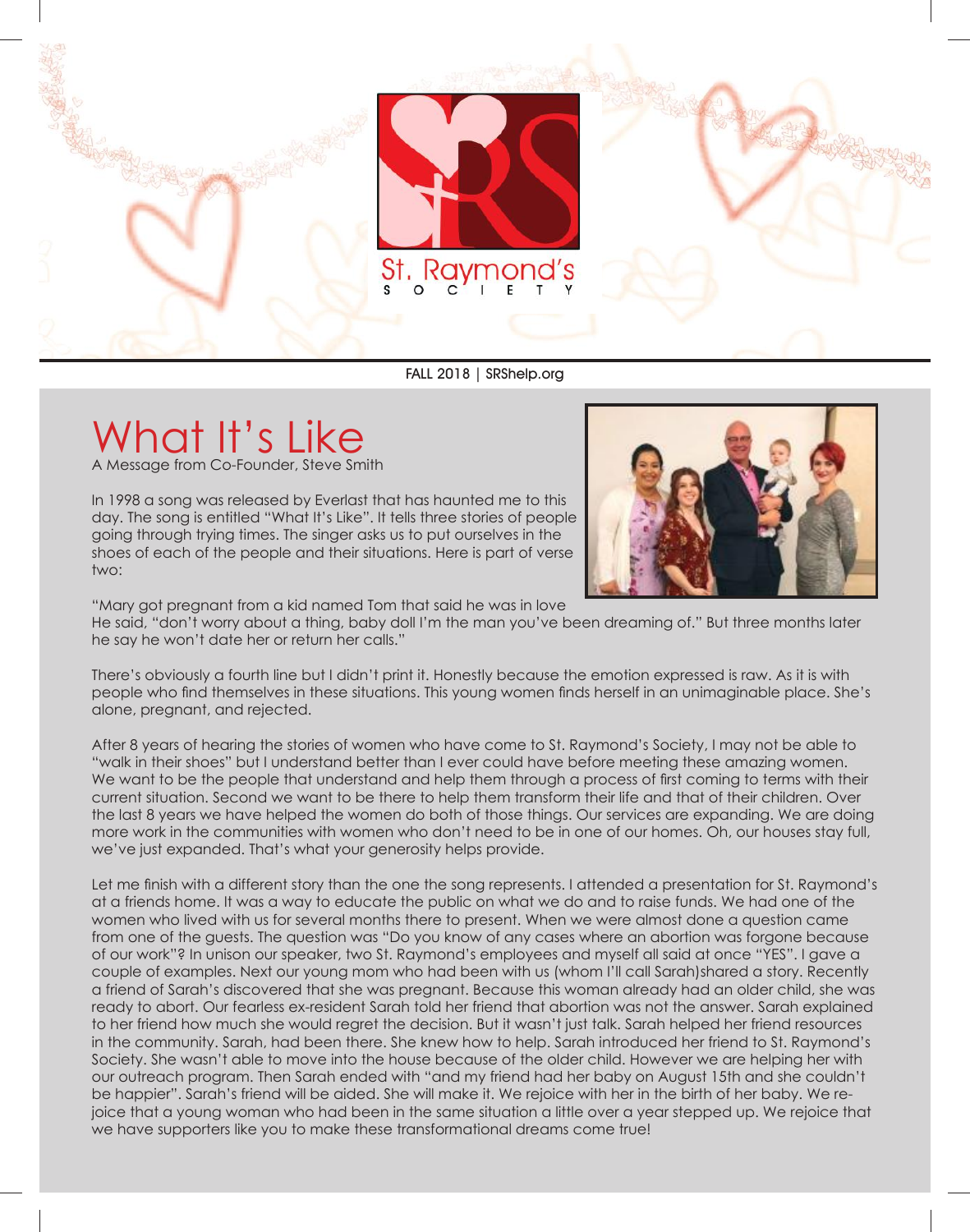# **The Table of AWESOME**

Your SRS moms were VIP guests at the Pregnancy Resource Center of Rolla's 12th Annual Banquet. Four moms and their five sweet babies were seated at a front table which was rightly nicknamed by the event host as - "The Table of Awesome"!

Two of these courageous mothers impressed the 450 banquet attendees by openly sharing their stories and how St. Raymond's Society has impacted their lives and the lives of their children.

Faith bravely shared her heart felt story that led to her becoming a pregnant, single, homeless woman at the age of 21. She candidly shared her experience: from her first joy and excitement of discovering she was a mother to the overwhelming heartbreak of her fiancé demanding she abort their baby.



Another VIP guest, Congressman Jason Smith, couldn't resist visiting The Table of Awesome and playing with all of the babies



**Watch Faith's entire story** check out the video at srshelp.org or FB page at StRaysRolla

Faith identified, "Moving into St. Raymond's House was the turning point in my life. I was given this golden opportunity to become the person God created me to be and I took full advantage of it!

In less than a year's time, I went from a homeless, pregnant, part-time waitress to a breastfeeding mom, a college graduate, employed in my field of study, with a 401k, a business owner and MOST IMPORTANTLY, I became a baptized Christian!"

If you are the kind of person who likes to give a "hand up" rather than a "hand out" then St. Raymond's Society is the perfect fit for your giving!

Give online @ srshelp.org or mail your check today: St. Raymond's Society, PO Box 14, Rolla, MO 65402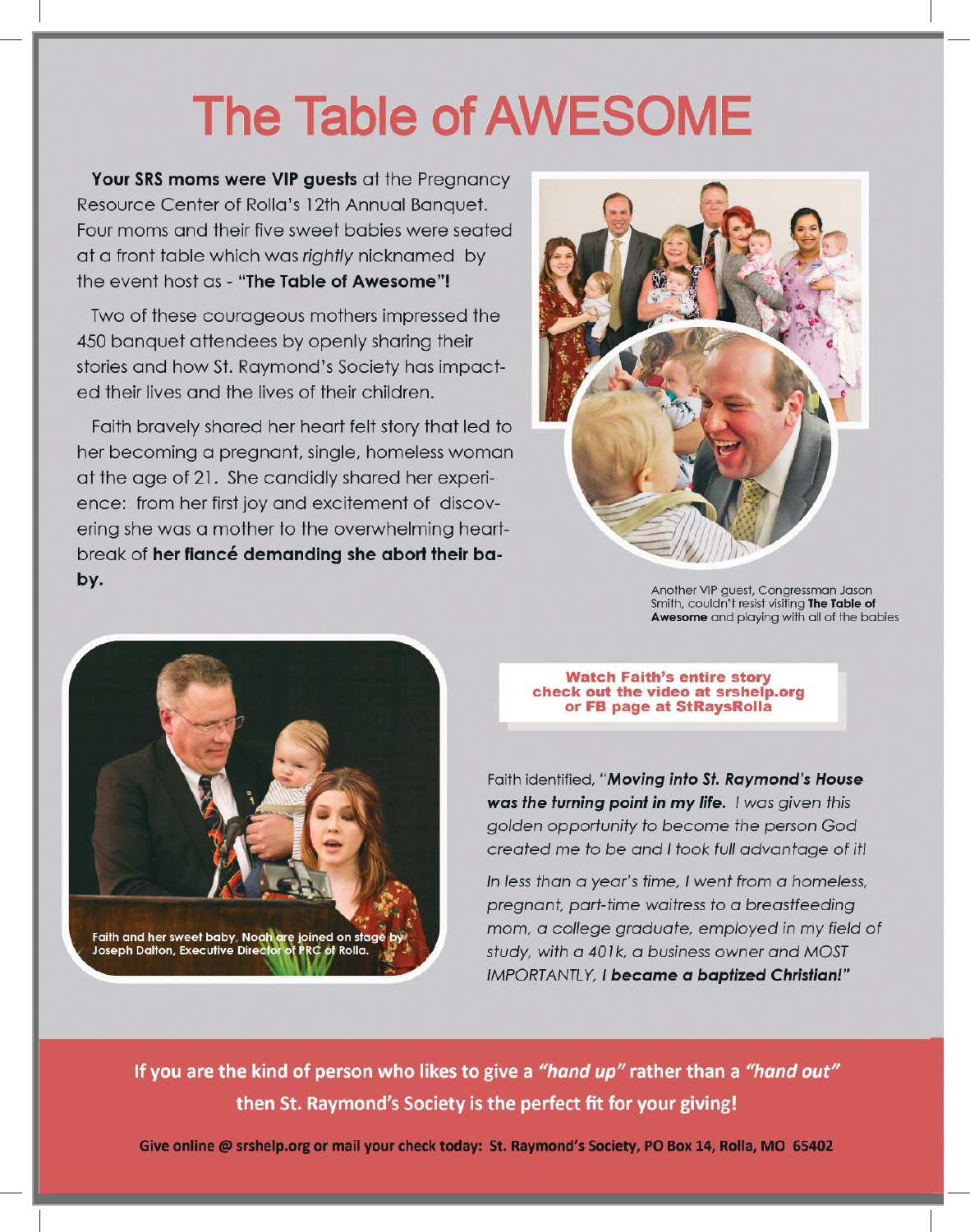### **Education is KEY**

Single mothers who have inadequate education, or who lack job skills cannot achieve self-sufficiency wages without first addressing her education and/or job training so that is right where our program begins.

SRS mom, Zuleima shared, "I've always wanted to continue my education, but it wasn't possible before now. I had to work two jobs just to be able to pay all our bills so I didn't have time to go to class and to study. I thought that was the way I would have to live the rest of my life, always barely scraping by.

But living at St. Ray's, I have time for school, because I only have to work one job! I am eager to accomplish my education goals and begin my career.

It feels good to have people that want you to succeed and believe you can. I feel so blessed to have this opportunity! And I am making the most of it!"





Several times a week, this is a common scene at your St. Ray's House - moms<br>deep in study, with textbooks, laptops and<br>children spread about.

#### **BUDGET - by Dave Ramsey**



Financial Peace University© is a GAME CHANGER! It's been a true eye-opening experience for our clients to recognize their spending habits and begin redirecting them so that they are in control of their money. All twelve class participants successfully designed a working budget and have already managed to set aside a \$1,000 for their emergency funds in record time.

**Dave Ramsey reminds us, "Unless** you control your money, making more of it won't help"!

For many low-income families, the barriers to self-sufficiency are accentuated by an absence of savings. For single mothers with no savings, the slightest set back, i.e. an ER visit, a car repair or a reduction in work hours, can trigger a major financial crisis.

This is precisely why our program focuses on training Budgeting/ Personal Finance knowledge and skills to both, moms living in St. Ray's House and moms living within our community.

We believe that when families are able to support themselves-our community is stronger!



Not only does St. Raymond's Society provide a home and a safe environment where she is FREE TO DREAM - we provide a program called, My RIDICULOUSLY AMAZING Life©, that assures her DREAMS COME TRUE!